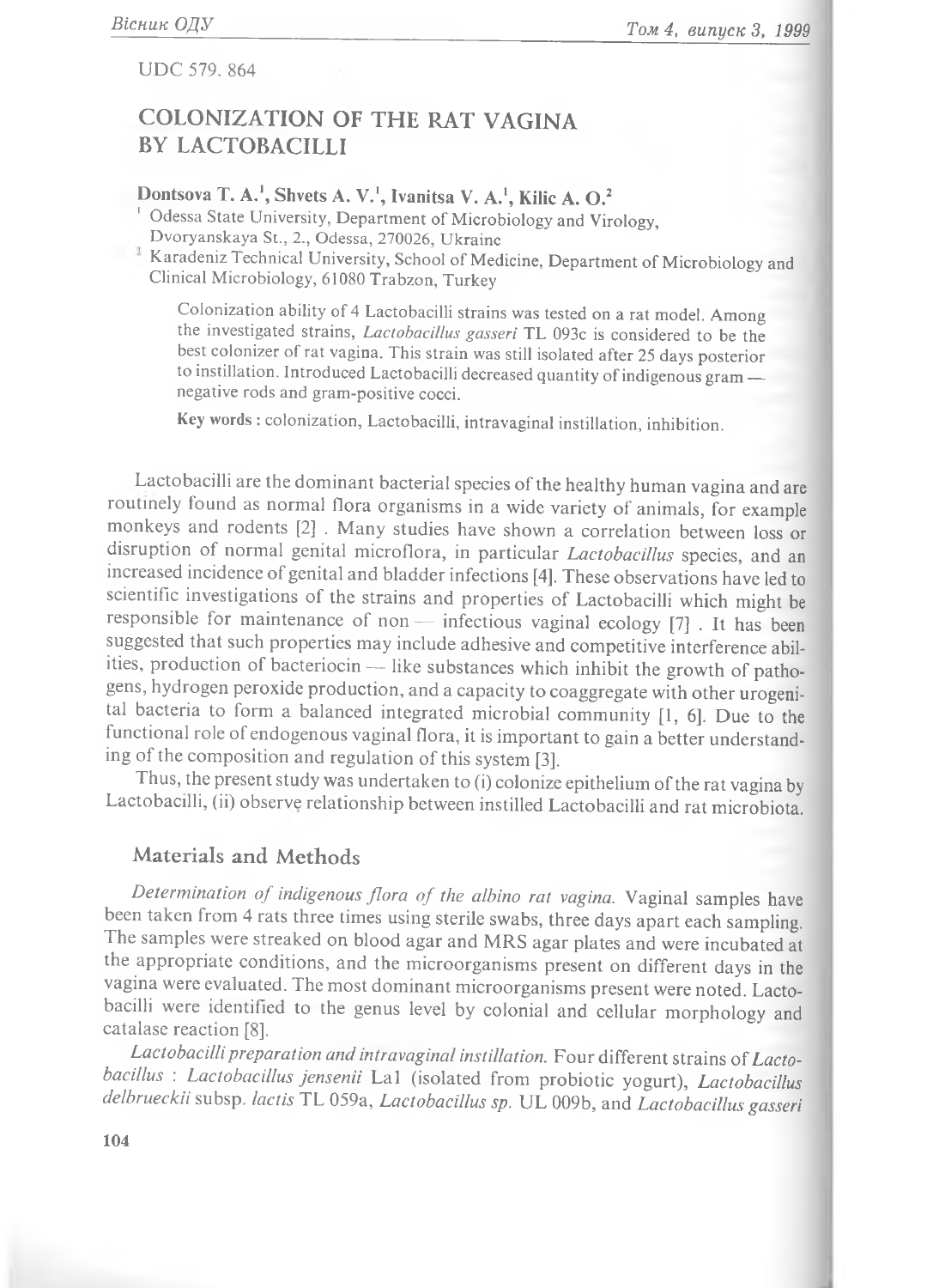TL 093c (all isolated from human vagina) have been grown in MRS broth for 24 hours at 37° C, harvested and resuspended in phosphate — buffered saline (PBS, pH 7.1) and then 200  $\mu$ l suspension (10<sup>8</sup> cells) was injected intravaginally. On 4-th, 5-th, 7-th, 8-th, 13-th, 16-th, and 25-th day vaginal samples have been taken using cotton  $-$  tipped swabs. The swabs were placed into 1 ml of PBS and inoculated on MRS agar and blood agar. Rat general microbiota and lactic acid microbiota have been studied after Lactobacilli instillation.

*Estimate of colonization ability of instilled Lactobacilli on the vaginal mucosa of experimental rats.* Vaginal specimens were obtained prior to the commencement of the study and subsequent to Lactobacilli instillation. To screen the duration of Lactobacilli stay in the rat vagina, whole cell protein extracts were obtained from all strains of Lactobacilli isolated from rats after instillation. Comparative analysis of the cell protein extracts was provided by means of sodium dodecyl sulphate polyacrilamide gel electrophoresis of proteins (SDS—PAGE), method by Laemmli [5].

### Results and Discussion

Pretreated rat vaginal microbiota contained mostly gram-negative oxidase positive rods (56— 85%), gram -positive rods (7— 22%), staphylococci (2— 24%), and strepto $cocci$  (7—20%), as presented in Table 1. It is evident from these data that after Lactobacilli instillation, the quantity of gram-negative rods significantly decreased: 2 times for rat No. 4, 10 times for rat No. 2, and even disappeared for rats Nos. 1 and 3. Such effect probably may be caused by antimicrobial activity of the instilled strain of Lactobacilli. The introduced Lactobacilli were also effective tow ards gram -positive cocci and caused 2-9 time decrease of the latter, and for rat No. 3 at the end of the observed term the mentioned organisms were not isolated at all.

Table 1

|                                                                       | Correlation to total bacterial quantity, % |                               |                        |                       |
|-----------------------------------------------------------------------|--------------------------------------------|-------------------------------|------------------------|-----------------------|
| Source of isolation                                                   | Gram-positive<br>rods                      | Gram-positive<br>coccobacilli | Gram-positive<br>cocci | Gram-negative<br>rods |
| Rat No. 1 Before instillation                                         | 47                                         | 13                            | 17                     | 23                    |
| Rat No. 1 After instillation<br>L.gasseri TL093c                      | 84                                         | 12                            | 4                      | $\Omega$              |
| Rat No. 2 Before instillation                                         | 45                                         | $\overline{2}$                | 29                     | 22                    |
| Rat No. 2 After instillation<br>L.jensenii La1                        | 80                                         | 13                            | 5                      |                       |
| Rat No. 3 Before instillation                                         | 28                                         | 7                             | 29                     | 34                    |
| Rat No. 3 After instillation<br>L. sp. UL009b                         | 55                                         | 45                            | 0                      | 0                     |
| Rat No. 4 Before instillation                                         | 26                                         | 12                            | 40                     | 21                    |
| Rat No. 4 After instillation<br>L.delbrueckii subsp. lactis<br>TL059a | 53                                         | 25                            |                        |                       |

**Comparison of the rat dominant microbiota before and after instillation of Lactobacilli**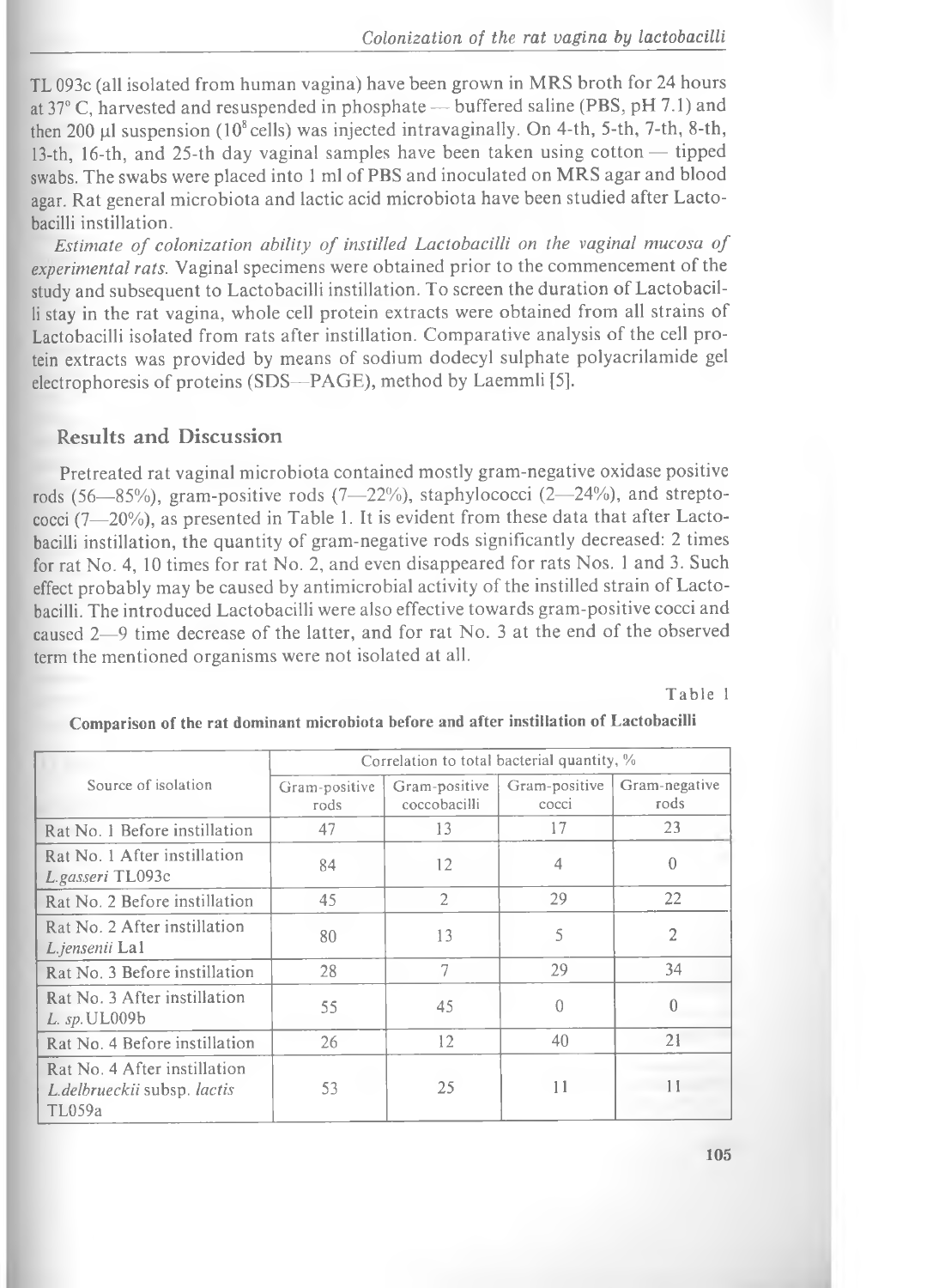Along with the decrease of opportunistic microbiota in vaginal samples we have been constantly observing an increase of normal flora representatives. The index of gram -positive rods grew twice for all rats .

In this investigation *Lactobacillus* was not found to be the dominant bacterial genus of the albino rat vagina. Indigenous Lactobacilli have been isolated from rats Nos. 1 and 4. Lactic acid microbiota of rats Nos. 2 and 3 are represented only by coccobacilli. To exclude the possibility of antimicrobial activity of indigenous rat Lactobacilli against the introduced Lactobacilli, a bacteriocin assay has been perfomed. During this experiment no antagonistic activity of indigenous strains against the introduced strains was found.

To assess whether the introduced Lactobacilli adhered on the rat mucosal epithelium, and to determine how long they are maintained in the vagina, SDS-PAGE test was perfomed. One-dimensional SDS—PAGE of the whole cell protein extracts of 75 strains Lactobacillus isolated from 4 rats after Lactobacilli administration devided the rat isolates into 3 clearly defined groups corresponding to the band sets: first group consists of Lactobacilli strains which have high level homology with indigenous Lactobacilli, second — with introduced Lactobacilli and third — with Lactobacilli which were probably obtained from other rats as a result of horisontal transfer of microorganisms between rats. The data obtained during PAGE analisis affirmed that strains *Lactobacillus gasseri* TL 093c, *Lactobacillus jensenii* La1, *Lactobacillus sp*. UL 009b, retained in the rat vagina after Lactobacilli introduction for more than 25,16 and 7 days correspondingly (Table 2).

Table 2

| Instilled organism                   | Number of days after instillatin |  |  |
|--------------------------------------|----------------------------------|--|--|
| L. delbrueckii subsp. lactis TL 059a |                                  |  |  |
| Lactobacillus jensenii La1           |                                  |  |  |
| Lactobacullus sp. UL 009b            |                                  |  |  |
| Lactobacillus gasseri TL 093c        |                                  |  |  |

**Duration of the instilled Lactobacilli stay in the rat vagina**

According to PAGE test, introduction of *Lactobacillus delbrueckii* subsp. *lactis* TL 059a was not successful.

The data presented in this study clearly support the view that Lactobacilli can be efficiently used for colonization of female reproductive tract. The rat model was established for investigation of this ability. With the help of this model it has been demonstrated that Lactobacilli could be introduced into the ecosystem were they could stably maintain population and eliminate a bacterial infection. Among the investigated strains, Lactobacillus gasseri TL 093c is considered to be the best colonizer of the rat vagina. This strain was still isolated after 25 days posterior to instillation. The results of this study indicate, that human original vaginal Lactobacilli and dairy Lactobacilli have an ability to colonize the rat vagina.

### References

**1. Eschenbach D.** A., **Davick P. R., Williams** B. **L.** Prevalence of hydrogen peroxide producing *Lactobacillus* species in normal women and women with bacterial vaginosis  $// J. Clin. Microbiol. = 1988. = 34$ P. 974—978.